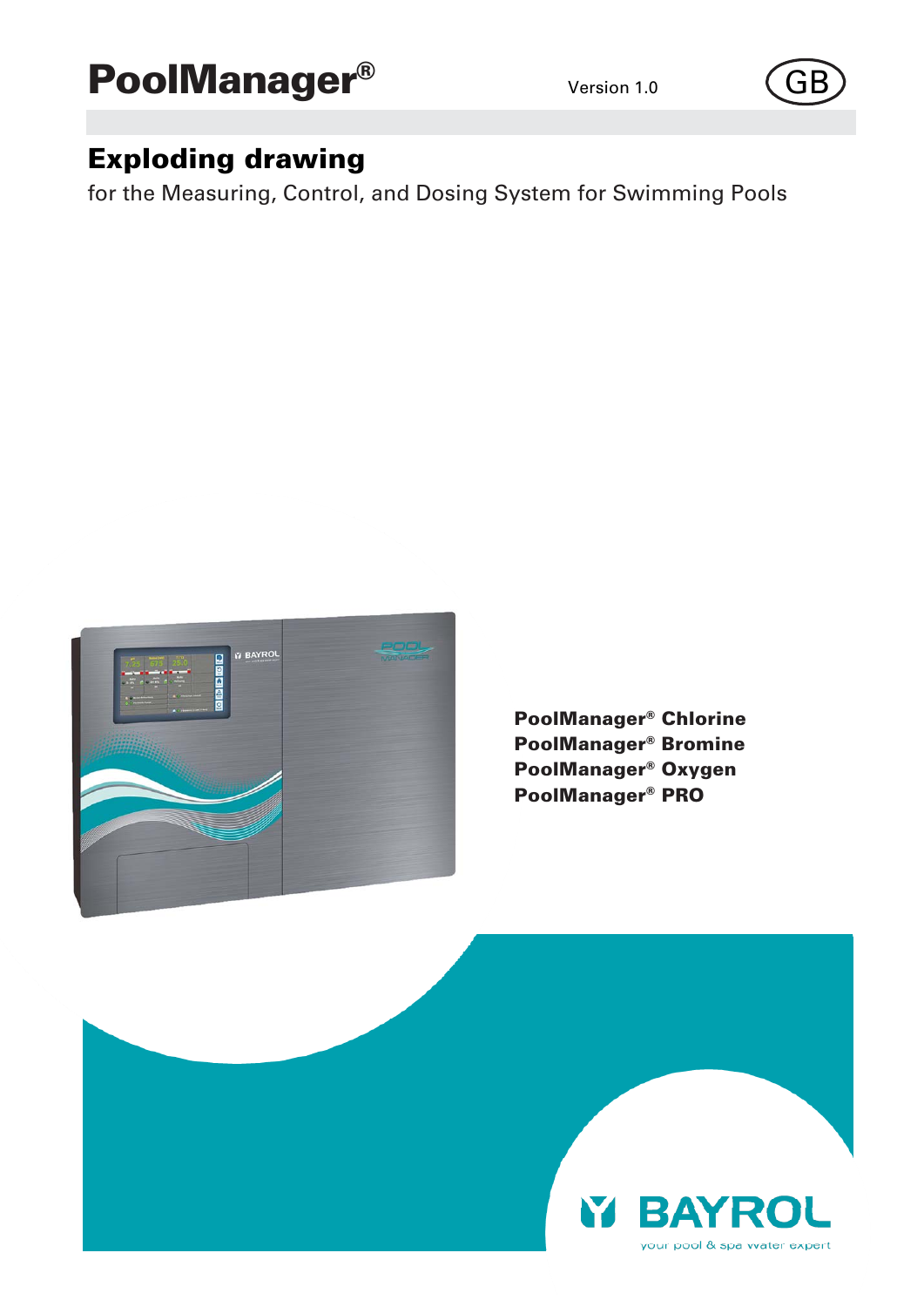# PoolManager® Chlorine 177 100

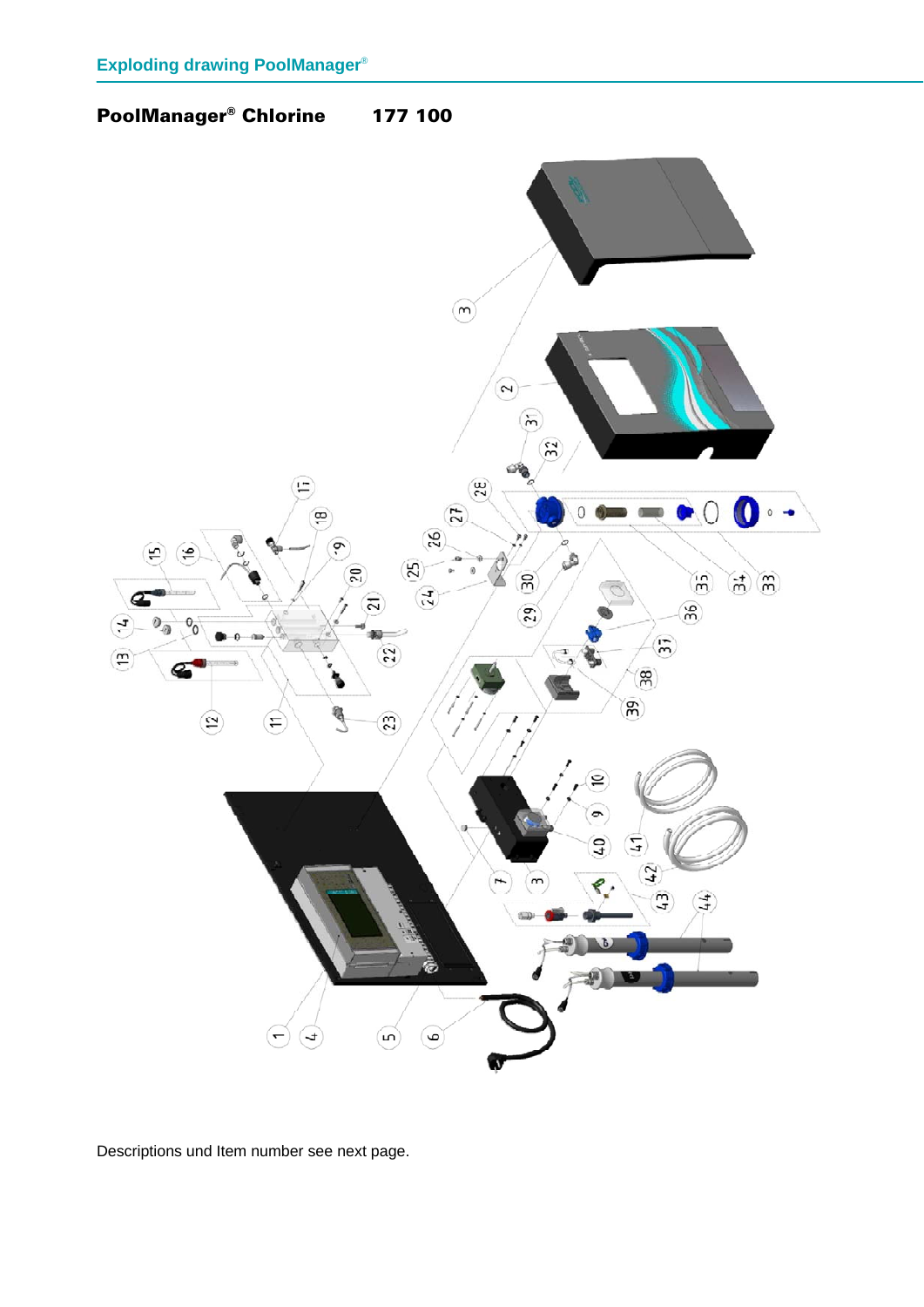

# PoolManager® Chlorine 177 100

| <b>Number</b>    | <b>BAYROL Item no.</b> | <b>Description</b>                      |
|------------------|------------------------|-----------------------------------------|
| 1                | 127000                 | <b>BASE PLATE PM5</b>                   |
| $\overline{c}$   | 127017                 | COVER HOOD LEFT PM5 ND                  |
| 3                | 127018                 | <b>COVER HOOD RIGHT PM5 ND</b>          |
| 4                | 127270                 | <b>CONTROLLER PM5 ND</b>                |
| 5                | 127007                 | <b>DUCT FOR WIRING PM5</b>              |
| 6                | 100614                 | POWER CABLE 2M                          |
| $\overline{7}$   | 127003                 | <b>BLANK PLUG PUMP CASE</b>             |
| 8                | 127002                 | PUMP CASE, 1 PUMPS                      |
| $\boldsymbol{9}$ | 100304                 | GROMMET 4,3/M5 GALV.                    |
| 10               | 100104                 | LENS HEAD SCREW M5X12 GALV.             |
| 11               | 126063                 | FLOW CELL PM 4                          |
| 12               | 185301                 | PH SENSOR                               |
| 13               | 100712                 | O-RING 18 X 2,5 VITON                   |
| 14               | 100600                 | <b>CAP PG13,5</b>                       |
| 15               | 185300                 | <b>REDOX SENSOR</b>                     |
| 16               | 176926                 | TEMPERATURE PROBE ANGLE LONG            |
| 17               | 185413                 | ELBOW SHUT OFF VALVE                    |
| 18               | 100102                 | LENS HEAD SCREW M4X30 GALV.             |
| 19               | 100303                 | GROMMET 4,3/M4 GALV.                    |
| 20               | 100100                 | LENS HEAD SCREW M4X12 GALV.             |
| 21               | 100110                 | LENS HEAD SCREW M5X20 VA                |
| 22               | 112279                 | SCREWING D10 R1/4" M. NUT               |
| 23               | 126056                 | PROXIMITY SWITCH                        |
| 24               | 186023                 | <b>BRACKET FOR PREFILTER</b>            |
| 25               | 100106                 | LENS HEAD SCREW M6X10 GALV.             |
| 26               | 100305                 | GROMMET 6,4 M6                          |
| 27               | 100307                 | <b>TOOTHED LOCK WASCHER 4.3</b>         |
| 28               | 100100                 | LENS HEAD SCREW M4X12 GALV.             |
| 29               | 112278                 | MOUNTING BRACKET D10 R/1/4              |
| 30               | 124105                 | O-RING 12,0 x 3,0 VITON                 |
| 31               | 112278                 | MOUNTING BRACKET D10 R/1/4              |
| 32               | 124105                 | O-RING 12,0 x 3,0 VITON                 |
| 33               | 123035                 | STRAINER F20 1/4"                       |
| 34               | 113040                 | FILTER ELEMENT F20 INOX                 |
| 35               | 123040                 | SUPPORT FILTER O-RING                   |
| 36               | 127304                 | PUMP ROTOR                              |
| 37               | 127313                 | HOSE SET 1,5 L GREY                     |
| 38               | 127320                 | PUMP 1,5 L WITHOUT HOUSING GREY         |
| 39               | 127303                 | <b>HOSE 1.5 L INCL. BAND CLAMP</b>      |
| 40               | 127320                 | PUMP 1,5 L WITHOUT HOUSING GREY         |
| 41               | 100509                 | PE-HOSE $6 \times 4 \times 1$           |
| 42               | 186054                 | PE-HOSE 10 x 8 x 1                      |
| 43               | 173941                 | VALVE FOR SAMPLING LINE PVDF & EARTHING |
| 44               | 171218                 | <b>SUCTION LANCE 435 BNC PM5</b>        |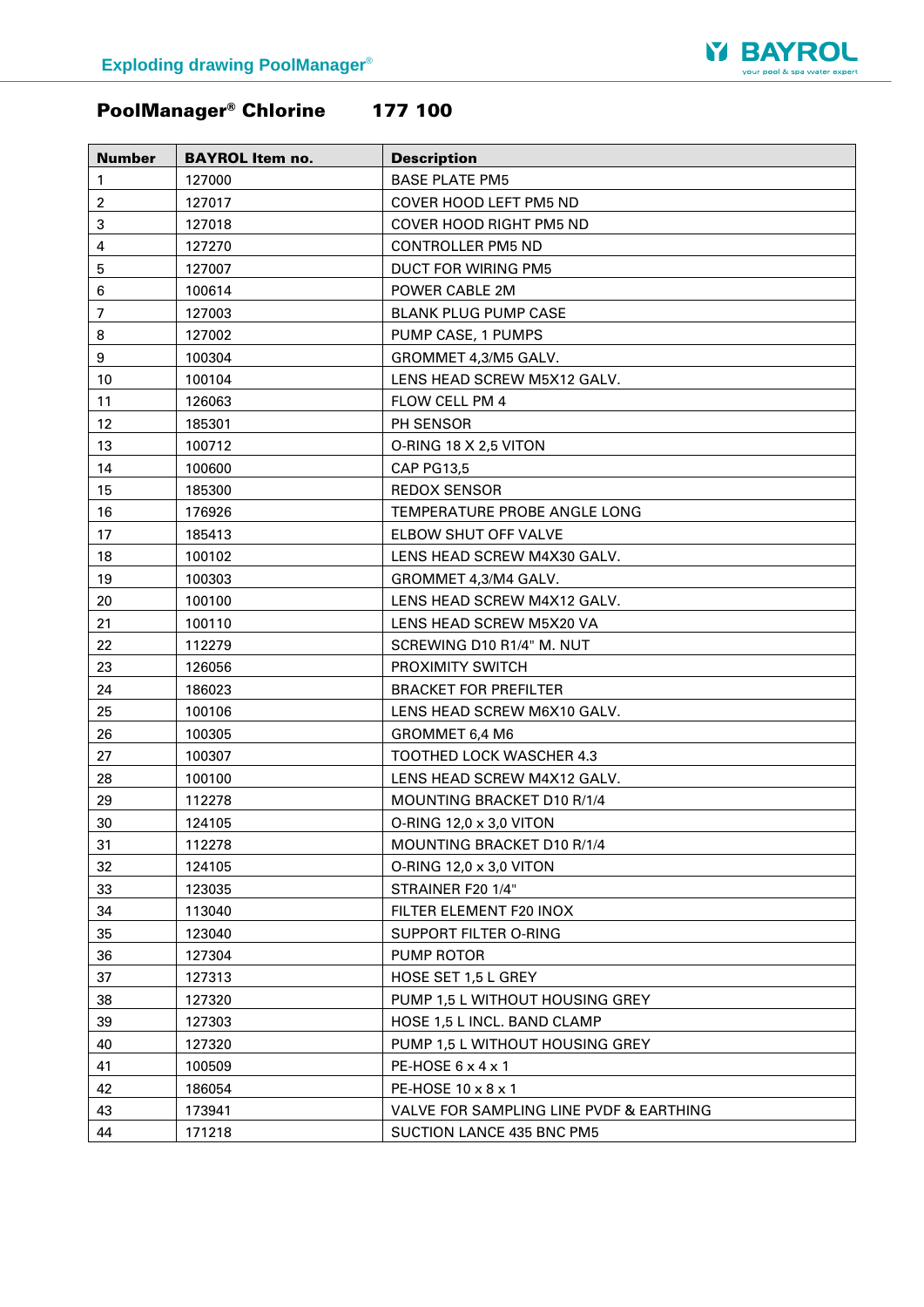## PoolManager® Bromine 177 200

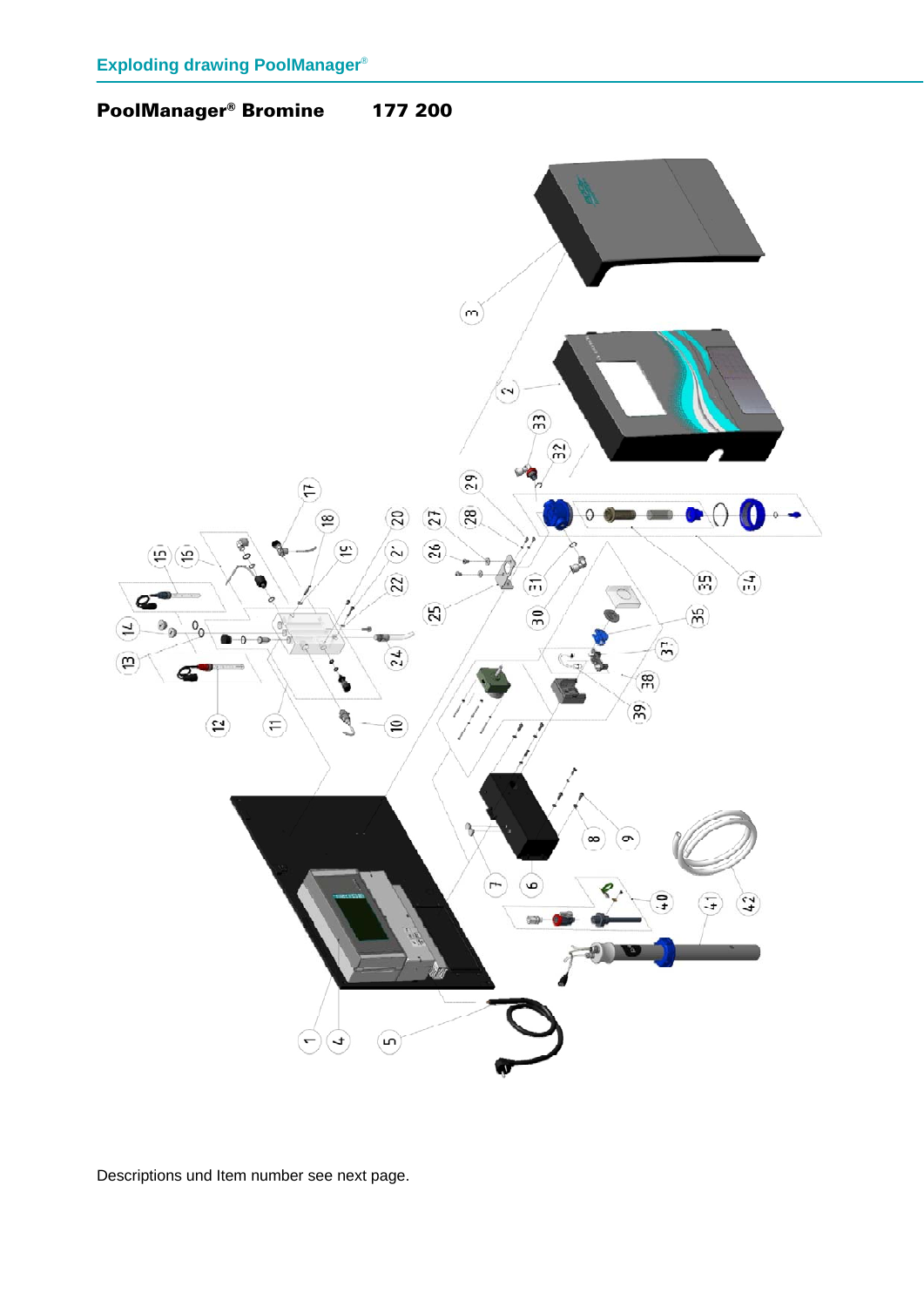

# PoolManager® Bromine 177 100

| <b>Number</b>  | <b>BAYROL Item no.</b> | <b>Description</b>                      |
|----------------|------------------------|-----------------------------------------|
| $\mathbf{1}$   | 127000                 | <b>BASE PLATE PM5</b>                   |
| $\overline{2}$ | 127017                 | COVER HOOD LEFT PM5 ND                  |
| 3              | 127018                 | <b>COVER HOOD RIGHT PM5 ND</b>          |
| 4              | 127270                 | <b>CONTROLLER PM5 ND</b>                |
| 5              | 127007                 | DUCT FOR WIRING PM5                     |
| 6              | 100614                 | POWER CABLE 2M                          |
| $\overline{7}$ | 127003                 | <b>BLANK PLUG PUMP CASE</b>             |
| 8              | 127001                 | PUMP CASE, 1 PUMP                       |
| 9              | 100304                 | GROMMET 4,3/M5 GALV.                    |
| 10             | 100104                 | LENS HEAD SCREW M5X12 GALV.             |
| 11             | 126063                 | FLOW CELL PM 4                          |
| 12             | 185301                 | PH SENSOR                               |
| 13             | 100712                 | O-RING 18 X 2,5 VITON                   |
| 14             | 100600                 | <b>CAP PG13,5</b>                       |
| 15             | 185300                 | O-RING 18 X 2,5 VITON                   |
| 16             | 176926                 | TEMPERATURE PROBE ANGLE LONG            |
| 17             | 185413                 | ELBOW SHUT OFF VALVE                    |
| 18             | 100102                 | LENS HEAD SCREW M4X30 GALV.             |
| 19             | 100303                 | GROMMET 4,3/M4 GALV.                    |
| 20             | 100100                 | LENS HEAD SCREW M4X12 GALV.             |
| 21             | 100110                 | LENS HEAD SCREW M5X20 VA                |
| 22             | 112279                 | SCREWING D10 R1/4" M. NUT               |
| 23             | 126056                 | PROXIMITY SWITCH                        |
| 24             | 186023                 | <b>BRACKET FOR PREFILTER</b>            |
| 25             | 100106                 | LENS HEAD SCREW M6X10 GALV.             |
| 26             | 100305                 | GROMMET 6,4 M6                          |
| 27             | 100307                 | TOOTHED LOCK WASCHER 4.3                |
| 28             | 100100                 | LENS HEAD SCREW M4X12 GALV.             |
| 29             | 112278                 | MOUNTING BRACKET D10 R/1/4              |
| 30             | 124105                 | O-RING 12,0 $\times$ 3,0 VITON          |
| 31             | 112278                 | MOUNTING BRACKET D10 R/1/4              |
| 32             | 124105                 | O-RING 12,0 x 3,0 VITON                 |
| 33             | 123035                 | STRAINER F20 1/4"                       |
| 34             | 113040                 | FILTER ELEMENT F20 INOX                 |
| 35             | 123040                 | SUPPORT FILTER O-RING                   |
| 36             | 127304                 | <b>PUMP ROTOR</b>                       |
| 37             | 127313                 | HOSE SET 1,5 L GREY                     |
| 38             | 127320                 | PUMP 1,5 L WITHOUT HOUSING GREY         |
| 39             | 127303                 | HOSE 1,5 L INCL. BAND CLAMP             |
| 40             | 173941                 | VALVE FOR SAMPLING LINE PVDF & EARTHING |
| 41             | 171218                 | SUCTION LANCE 435 BNC PM5               |
| 42             | 100516                 | PE-HOSE 14 x 11 x 1,5                   |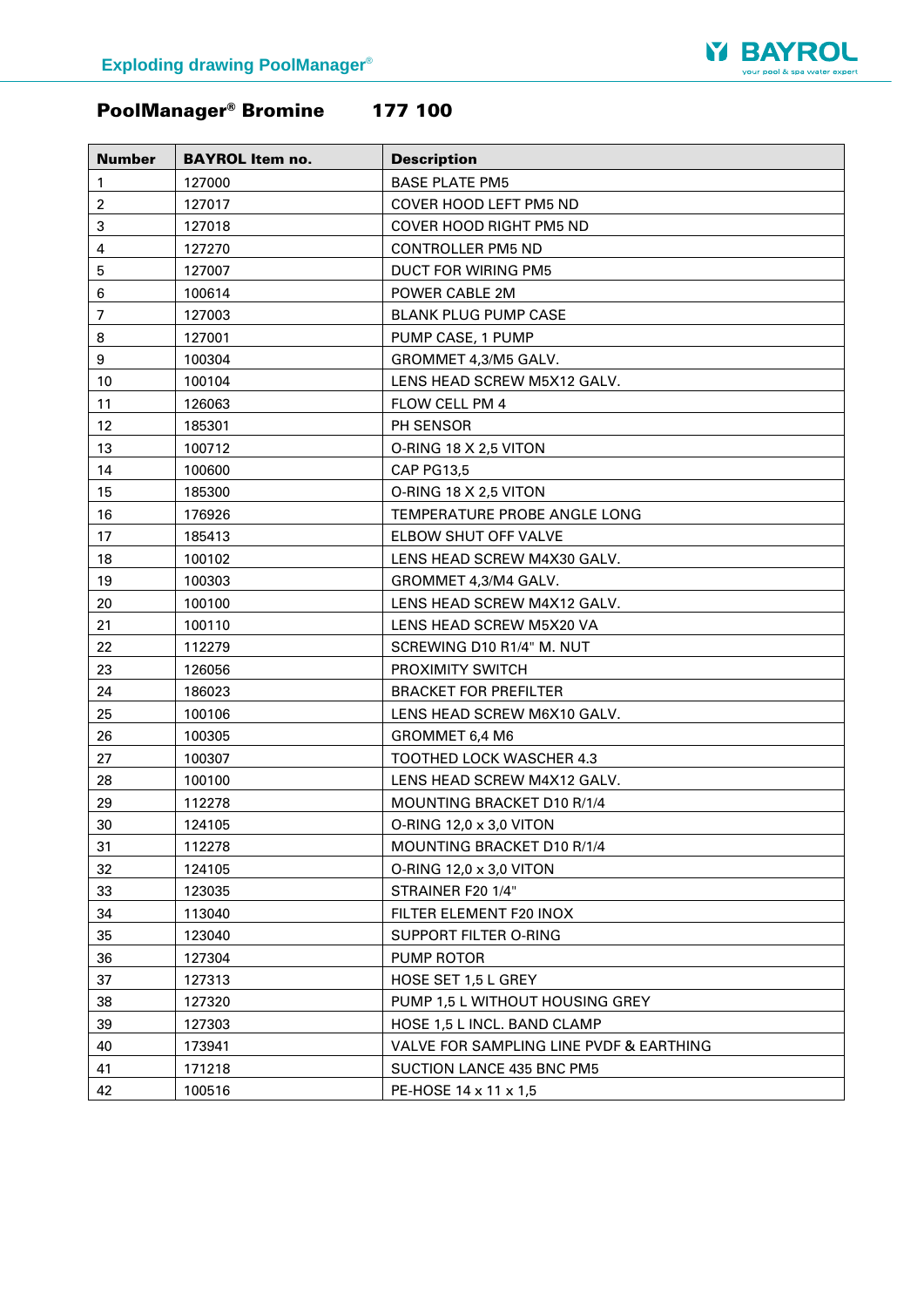## PoolManager® Oxygen 177 300

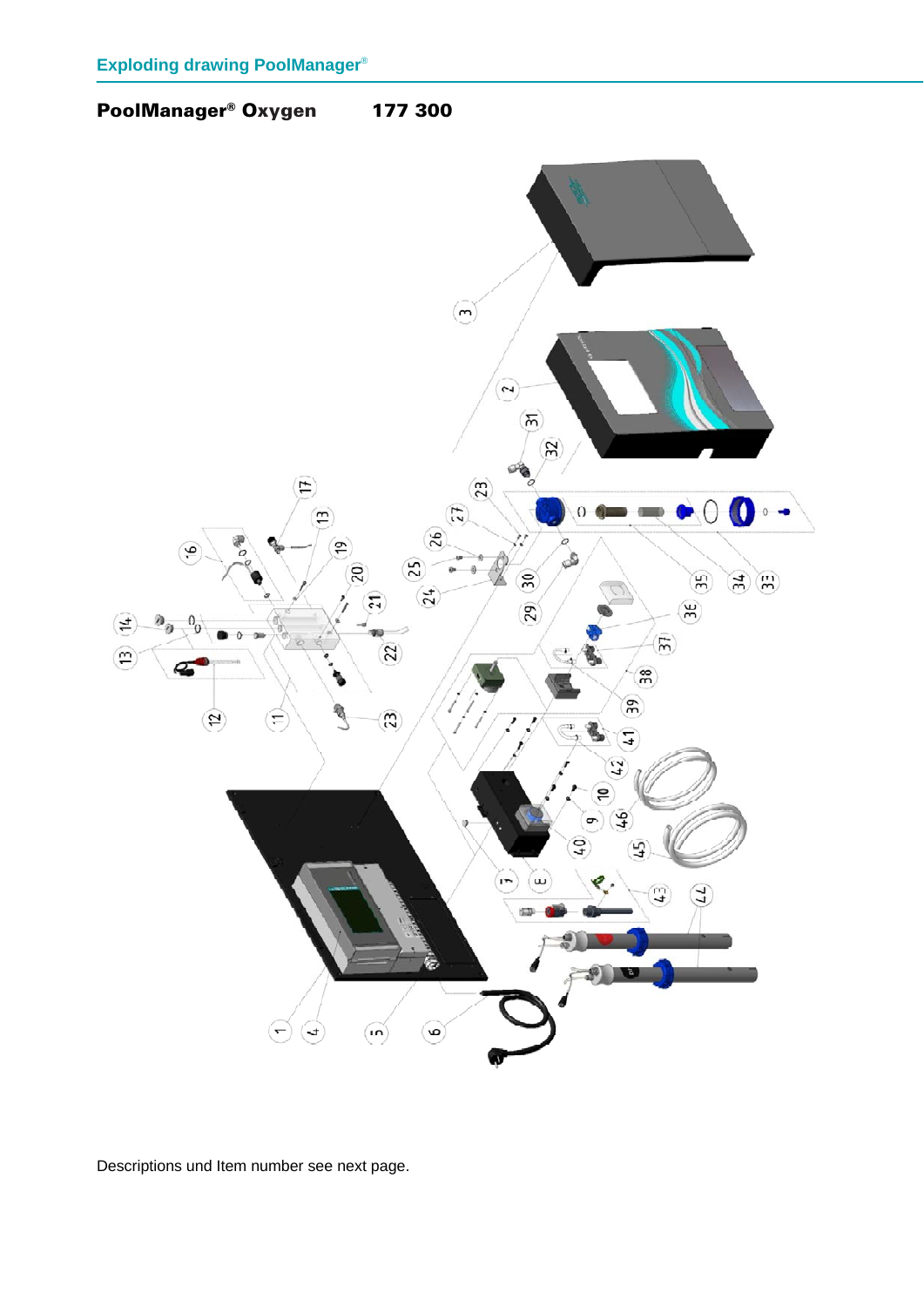

# PoolManager® Oxygen 177 300

| <b>Number</b>    | <b>BAYROL Item no.</b> | <b>Description</b>                      |
|------------------|------------------------|-----------------------------------------|
| $\mathbf{1}$     | 127000                 | <b>BASE PLATE PM5</b>                   |
| $\overline{c}$   | 127017                 | COVER HOOD LEFT PM5 ND                  |
| 3                | 127018                 | COVER HOOD RIGHT PM5 ND                 |
| 4                | 127270                 | <b>CONTROLLER PM5 ND</b>                |
| $\mathbf 5$      | 127007                 | DUCT FOR WIRING PM5                     |
| $\,6$            | 100614                 | POWER CABLE 2M                          |
| 7                | 127003                 | <b>BLANK PLUG PUMP CASE</b>             |
| 8                | 127002                 | PUMP CASE, 1 PUMPS                      |
| $\boldsymbol{9}$ | 100304                 | GROMMET 4,3/M5 GALV.                    |
| 10               | 100104                 | LENS HEAD SCREW M5X12 GALV.             |
| 11               | 126063                 | FLOW CELL PM 4                          |
| 12               | 185301                 | PH SENSOR                               |
| 13               | 100712                 | O-RING 18 X 2,5 VITON                   |
| 14               | 100600                 | <b>CAP PG13,5</b>                       |
| 16               | 176926                 | TEMPERATURE PROBE ANGLE LONG            |
| 17               | 185413                 | ELBOW SHUT OFF VALVE                    |
| 18               | 100102                 | LENS HEAD SCREW M4X30 GALV.             |
| 19               | 100303                 | GROMMET 4,3/M4 GALV.                    |
| 20               | 100100                 | LENS HEAD SCREW M4X12 GALV.             |
| 21               | 100110                 | LENS HEAD SCREW M5X20 VA                |
| 22               | 112279                 | SCREWING D10 R1/4" M. NUT               |
| 23               | 126056                 | PROXIMITY SWITCH                        |
| 24               | 186023                 | <b>BRACKET FOR PREFILTER</b>            |
| 25               | 100106                 | LENS HEAD SCREW M6X10 GALV.             |
| 26               | 100305                 | GROMMET 6,4 M6                          |
| 27               | 100307                 | TOOTHED LOCK WASCHER 4.3                |
| 28               | 100100                 | LENS HEAD SCREW M4X12 GALV.             |
| 29               | 112278                 | MOUNTING BRACKET D10 R/1/4              |
| 30               | 124105                 | O-RING 12,0 x 3,0 VITON                 |
| 31               | 112278                 | MOUNTING BRACKET D10 R/1/4              |
| 32               | 124105                 | O-RING 12,0 x 3,0 VITON                 |
| 33               | 123035                 | STRAINER F20 1/4"                       |
| 34               | 113040                 | FILTER ELEMENT F20 INOX                 |
| 35               | 123040                 | SUPPORT FILTER O-RING                   |
| 36               | 127304                 | PUMP ROTOR                              |
| 37               | 127313                 | HOSE SET 1,5 L GREY                     |
| 38               | 127320                 | PUMP 1,5 L WITHOUT HOUSING GREY         |
| 39               | 127303                 | HOSE 1,5 L INCL. BAND CLAMP             |
| 40               | 127360                 | PUMP 3,0 L WITHOUT HOUSING GREY         |
| 41               | 127356                 | HOSE SET 3,0 L GREY                     |
| 42               | 127353                 | HOSE 3,0 L INCL. BAND CLAMP             |
| 43               | 173941                 | VALVE FOR SAMPLING LINE PVDF & EARTHING |
| 44               | 171218                 | SUCTION LANCE 435 BNC PM5               |
| 45               | 186054                 | PE-HOSE $10 \times 8 \times 1$          |
| 46               | 100509                 | PE-HOSE $6 \times 4 \times 1$           |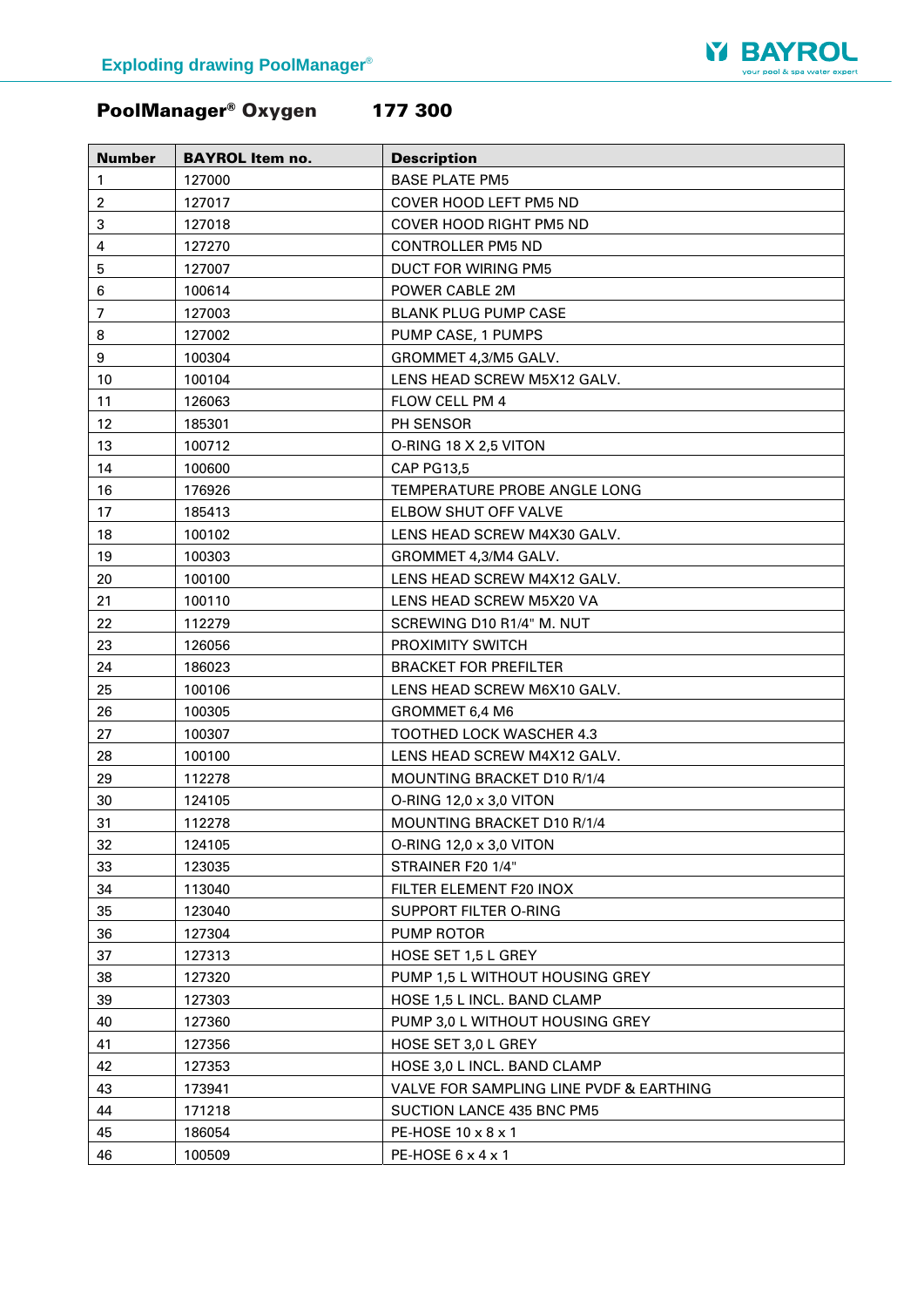## PoolManager® PRO 177 610

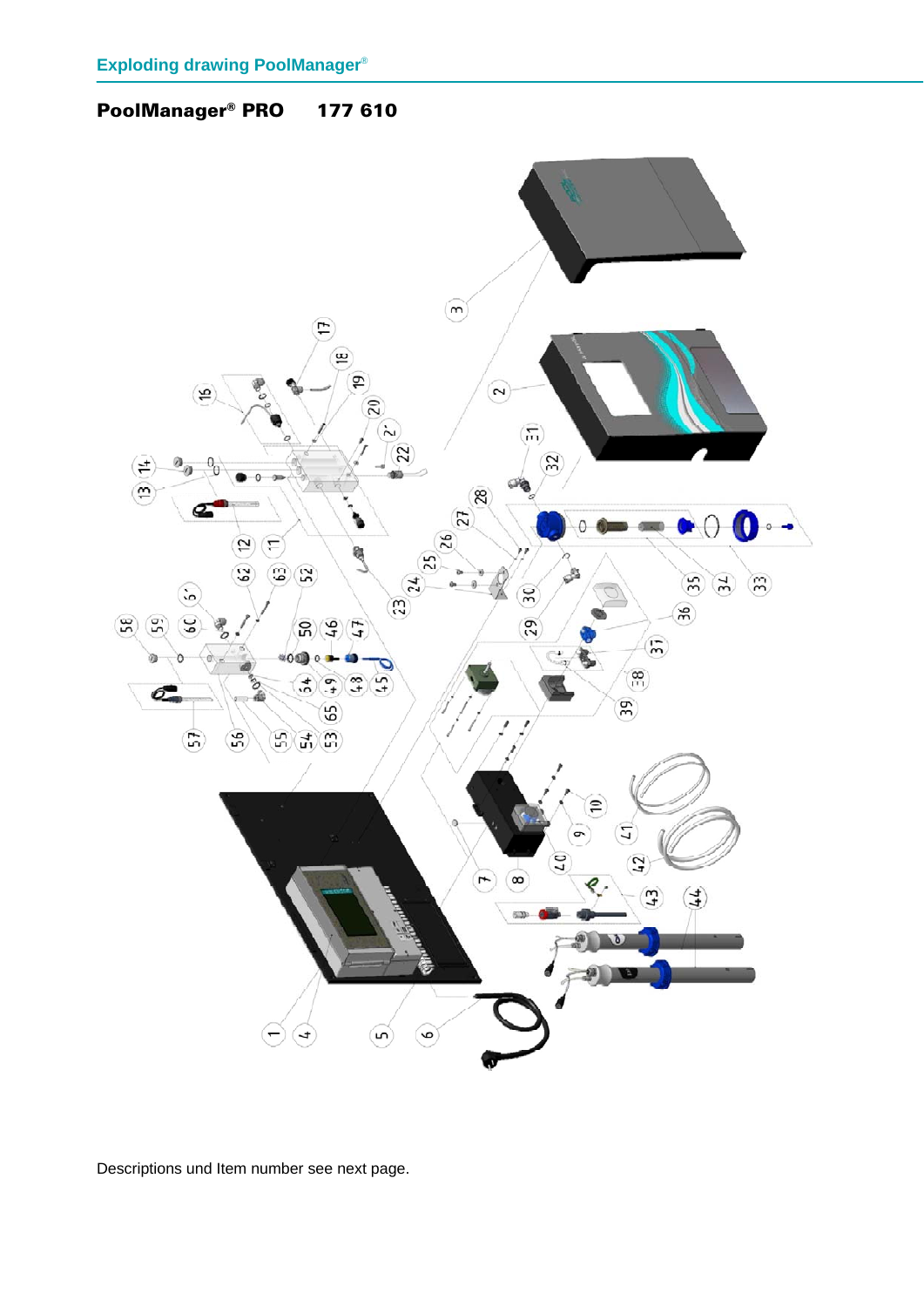

# PoolManager® PRO 177 610

| <b>Number</b>           | <b>BAYROL Item-No.</b> | <b>Description</b>                 |
|-------------------------|------------------------|------------------------------------|
| 1                       | 127000                 | <b>BASE PLATE PM5</b>              |
| $\overline{\mathbf{c}}$ | 127017                 | <b>COVER HOOD LEFT PM5 ND</b>      |
| 3                       | 127020                 | COVER HOOD RIGHT PM5 PRO ND        |
| 4                       | 127270                 | <b>CONTROLLER PM5 ND</b>           |
| 5                       | 127007                 | DUCT FOR WIRING PM5                |
| 6                       | 100614                 | POWER CABLE 2M                     |
| 7                       | 127003                 | <b>BLANK PLUG PUMP CASE</b>        |
| 8                       | 127002                 | PUMP CASE, 1 PUMPS                 |
| 9                       | 100304                 | GROMMET 4,3/M5 GALV.               |
| 10                      | 100104                 | LENS HEAD SCREW M5X12 GALV.        |
| 11                      | 126063                 | FLOW CELL PM 4                     |
| 12                      | 185301                 | PH SENSOR                          |
| 13                      | 100712                 | O-RING 18 X 2,5 VITON              |
| 14                      | 100600                 | <b>CAP PG13,5</b>                  |
| 15                      | 185300                 | <b>REDOX SENSOR</b>                |
| 16                      | 176926                 | TEMPERATURE PROBE ANGLE LONG       |
| 17                      | 185413                 | ELBOW SHUT OFF VALVE               |
| 18                      | 100102                 | LENS HEAD SCREW M4X30 GALV.        |
| 19                      | 100303                 | GROMMET 4.3/M4 GALV.               |
| 20                      | 100100                 | LENS HEAD SCREW M4X12 GALV.        |
| 21                      | 100110                 | LENS HEAD SCREW M5X20 VA           |
| 22                      | 112279                 | SCREWING D10 R1/4" M. NUT          |
| 23                      | 126056                 | PROXIMITY SWITCH                   |
| 24                      | 186023                 | <b>BRACKET FOR PREFILTER</b>       |
| 25                      | 100106                 | LENS HEAD SCREW M6X10 GALV.        |
| 26                      | 100305                 | GROMMET 6,4 M6                     |
| 27                      | 100307                 | <b>TOOTHED LOCK WASCHER 4.3</b>    |
| 28                      | 100100                 | LENS HEAD SCREW M4X12 GALV.        |
| 29                      | 112278                 | MOUNTING BRACKET D10 R/1/4         |
| 30                      | 124105                 | O-RING 12,0 x 3,0 VITON            |
| 31                      | 112278                 | MOUNTING BRACKET D10 R/1/4         |
| 32                      | 124105                 | O-RING 12,0 x 3,0 VITON            |
| 33                      | 123035                 | STRAINER F20 1/4"                  |
| 34                      | 113040                 | FILTER ELEMENT F20 INOX            |
| 35                      | 123040                 | SUPPORT FILTER O-RING              |
| 36                      | 127304                 | <b>PUMP ROTOR</b>                  |
| 37                      | 127313                 | HOSE SET 1,5 L GREY                |
| 38                      | 127320                 | PUMP 1,5 L WITHOUT HOUSING GREY    |
| 39                      | 127303                 | HOSE 1,5 L INCL. BAND CLAMP        |
| 40                      | 127320                 | PUMP 1,5 L WITHOUT HOUSING GREY    |
| 41                      | 100509                 | PE-HOSE $6 \times 4 \times 1$      |
| 42                      | 186054                 | PE-HOSE 10 x 8 x 1                 |
| 43                      | 173939                 | VALVE FOR SAMPLING LINE EARTHING   |
| 44                      | 171218                 | SUCTION LANCE 435 BNC PM5          |
| 45                      | 127104                 | <b>CABLE FOR GOLD-CIRCLE</b>       |
| 46                      | 127101                 | <b>GOLD-CIRCLE</b>                 |
| 47                      | 127106                 | <b>CLAMP SCREW FOR GOLD-CIRCLE</b> |
|                         |                        |                                    |